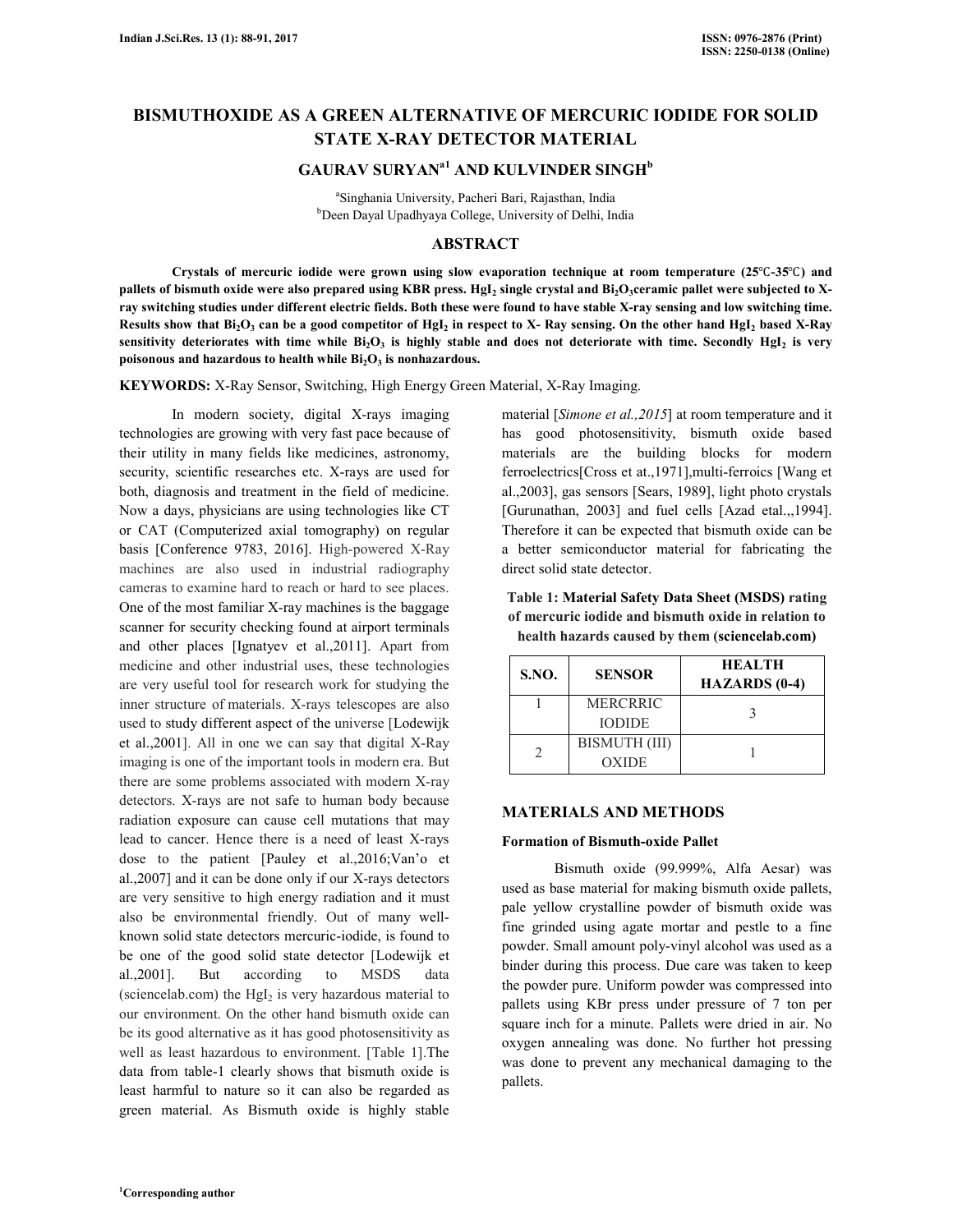#### **Formation of Mercuric-oxide Crystal**

 Single crystals of mercuric iodide are grown using slow evaporation technique at room temperature (25 °C -35 °C). For growth of pure mercuric iodide crystals, high purity (99.9%) material (Luba, India) in powder form is taken and dissolved in absolute ethanol (Merk India). Mixture is stirred well using magnetic stirrer. Mixture is then allowed to settle down. Undissolved material is separated from the solution by filtering it through watt-man filter paper. Since solubility of the compound is poor, the solution is further centrifuged to remove any small crystallite from the solution, before keeping it in a chamber (Figure 1). For growth of crystals in dark, pettri-dish was covered with black paper foil and stainless steel metallic cover top. Crystals start growing within two to three weeks to the size of few mm. Electrodes were made using silver paste on both pallet of  $Bi<sub>2</sub>O<sub>3</sub>$  and single crystal of  $HgI<sub>2</sub>$ . Fine coating of silver paste was left for air drying for 1- 2 hr. Both were then subjected to visible microscopic studies to find-out any possibility of cracks etc. Only those samples were put to studies which are free from any crack of silver electrode or otherwise. X-ray source with copper target is used. X-ray generator is operated at 30KV (nickel filtered) with 10mA plate current. For X-ray beam chopping, switching rotor device was used. For blocking X-rays 4mm semicircular lead disc was used. Rotation is controlled by a stepper motor using microprocessor P89C51RD2. Photocurrent was recorded by Keithley 6485 pico-meter (Figure 2).

#### **Figure 1: Experimental setup for solution growth**  Stainless Steel Cover







 To understand the photo charge carrier generation, let X-rays of wavelength λ and of intensity  $I_0$  is allowed to fall normally on the sample of thickness't'. We used X-ray of wavelength 0.154nm. Photons of these X-rays have energy  $\sim 8X10^3$ eV. This energy is sufficient to produce charge carrier. Let 'r' is reflectance co-efficient of material. It means that only  $I_0(1-r)$  intensity of X-ray enters into the material. Intensity of X-rays decreases as they pass through the material. Decrease in intensity is directly proportional to the intensity itself, according to the relation  $\frac{dI}{dx}$  ∞ 1

$$
dx \qquad \qquad \ldots \qquad (1)
$$

Here x is the depth of the sample and  $\beta$  is absorption coefficient. Hence the intensity of X-rays leaving the material is

$$
I_L = I_0 (1 - r) \exp^{-\beta t} \dots (2)
$$

Thus the intensity absorbed by the material is 0 (1 )(1 exp )*<sup>t</sup> a I I r* <sup>−</sup><sup>β</sup> = − − ………… (3)

 If area exposed is 'A' and it is assumed that it remains almost same throughout (as refractive index of most of the materials for X-ray is nearly1) light energy absorbed by the material per unit time is given as: 0 (1 )(1 exp )*<sup>t</sup> E I A r <sup>a</sup>* −β = − − ………(4)

 Total number of photons absorbed per unit time is

$$
N_a = \frac{E_a \lambda}{hc}
$$
 (5)

 When an X-ray photon is absorbed by the material two major phenomenon occur i.e.

- 1. Multiple production of electron-hole pairs as energy is high
- 2. Recombination of electron–hole pairs due to defects and impurities present in the material

 Let the total number of charge generation, by all the three processes together is 'ξ' per photon. Hence the total number of actual charge generation per unit time is

$$
N_{acc} = \frac{E_a \lambda}{hc} \xi
$$
 (6)

Here  $\xi$  is called quantum efficiency. The photo current generated is

$$
I_{P} = \frac{\xi \lambda e I_{0} A (1 - r) (1 - \exp^{-\beta t})}{hc}
$$
 (7)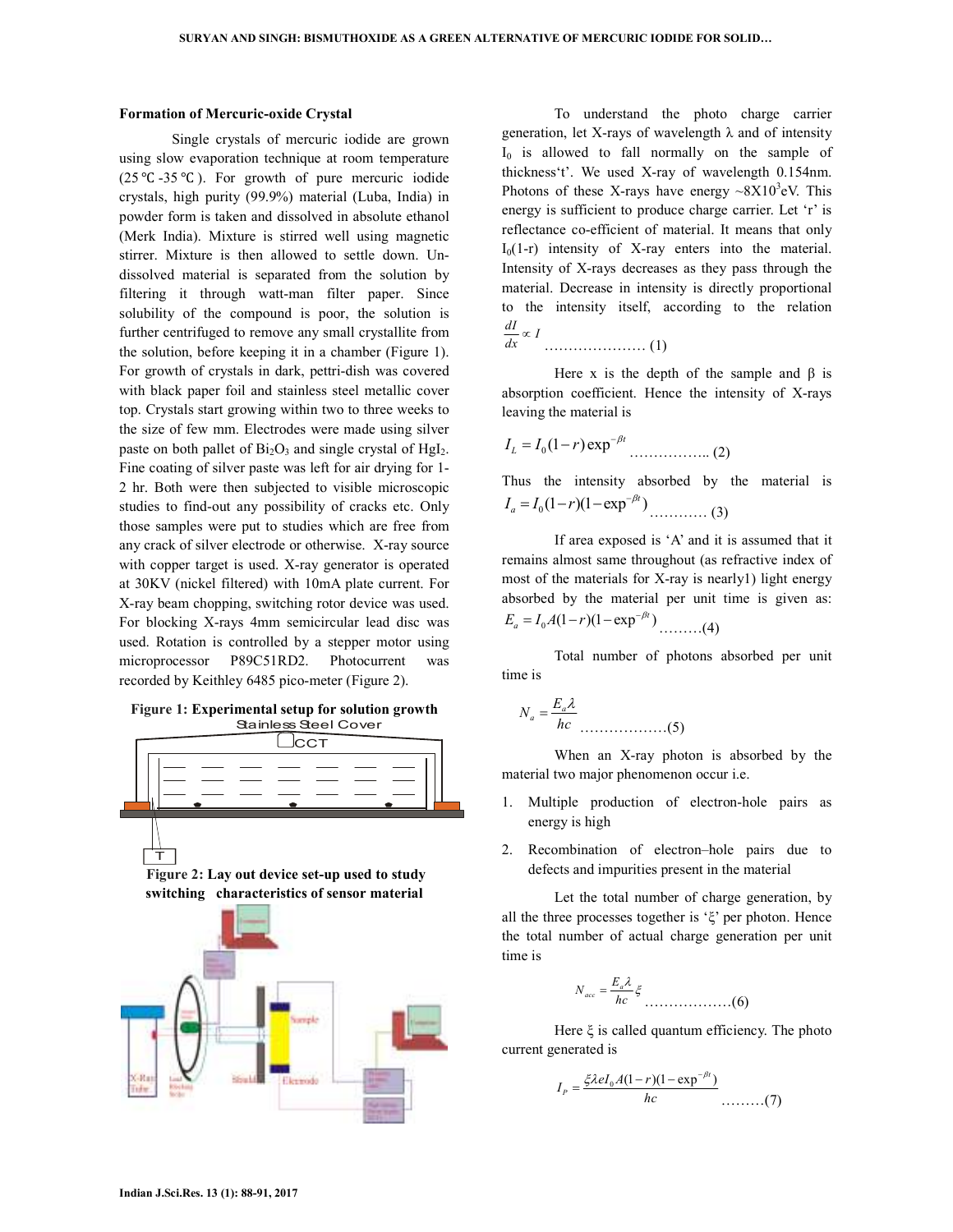This clearly indicates that photo current so generated is dependent on: Quantum efficiency of material (ξ) ,Area exposed (A), Reflectance co-efficient (r),Intensity-wave length product  $(I_0\lambda)$ . For fixed intensity larger wavelength means more photons and thickness of sample (t). (Figure 3(a)  $& 3(b)$ ).



**Figure 3(a): Current Vs Time Graphs of Mercuric Oxide for Different Voltages [50V, 100V, 125V & 150V]** 



**Figure 3(b): Current Vs Time Graphs Of Bismuth Oxide For Different Voltages [50V,100V,150V,200V]** 

# **OBSERVATION AND RESULT'S DISSCUSSION**

 As theory reveals that number of actual charge generation is directly proportional to the electric field applied (Eq.- 6), however experimental data obtained shows that maximum (when X-rays are on) to minimum current (when X-rays are off) ratio  $(I_{\text{Max}}/I_{\text{min}})$ , decreases both for  $Hgl<sub>2</sub>$  as well as  $Bi<sub>2</sub>O<sub>3</sub>$  pallets on increasing the applied electrical field. (Figure.4(a)  $\&$  4(b)). It is found that both has stable X-ray sensing and has low switching time also.





**Figure 4(b): Graph showing the variation of Imax/Imin for HgI<sup>2</sup>**

 Single crystal of mercuric iodide and the pallet of bismuth oxide were found to have low electrical conductivity at room temperature (~300K). Their switching curves were obtained at varying electric fields through the sample without changing their physical parameters. (Figure 2) In HgI<sub>2</sub>, dark current increases with increase in external field while  $Bi<sub>2</sub>O<sub>3</sub>$ does not show large variation on changing the field for dark current as shown by  $HgI<sub>2</sub>$ .

 Mercuric iodide has layered structure with I-Hg-**I…I**-Hg-I layers along c-axis. Iodine ions of adjacent layers are bound by weak van-der-waals force. When electric field in a-b plane is increased, conductions is expected to increase due to enhancement in the charge carrier. This is responsible for increase of